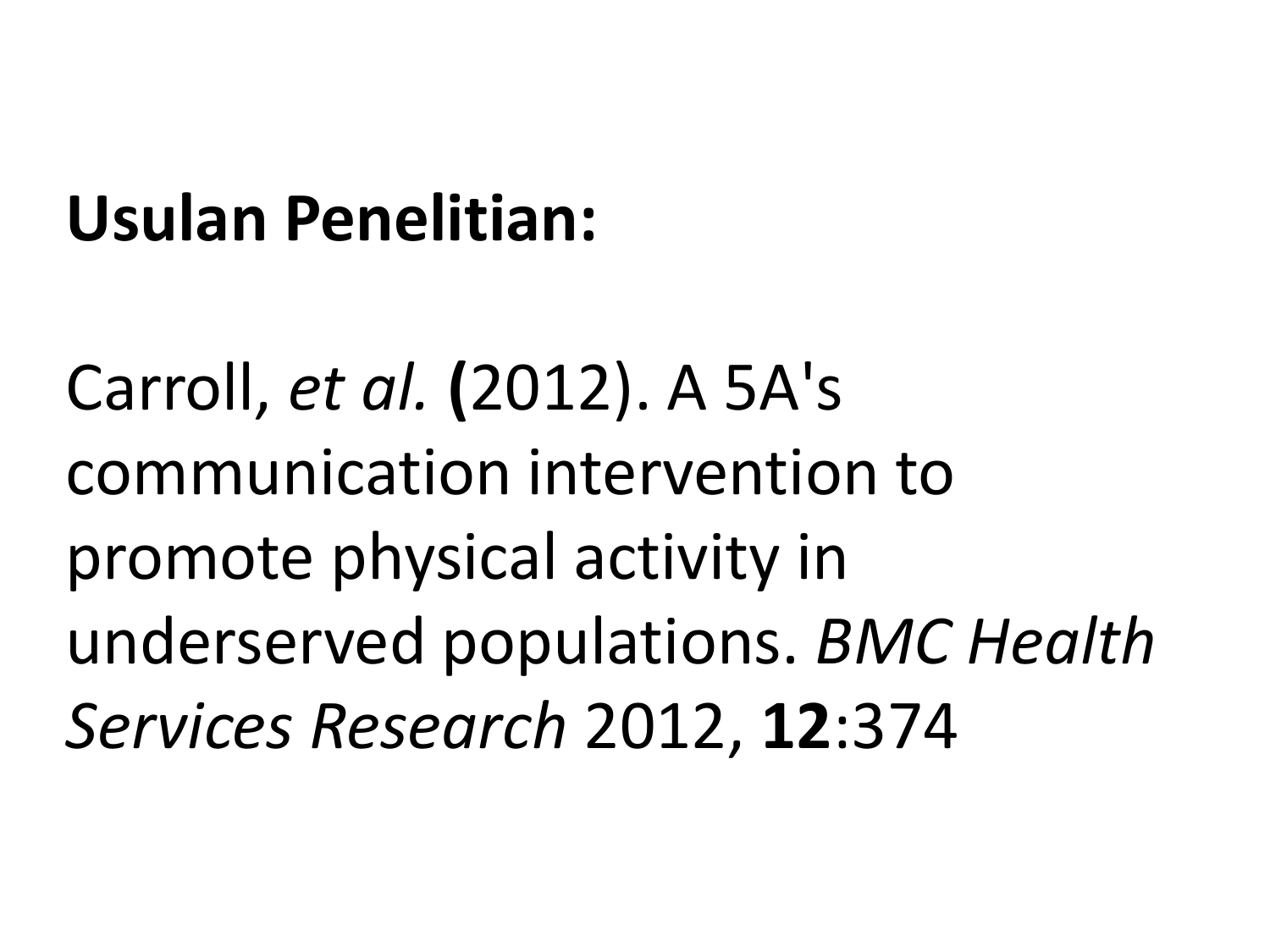#### Latar Belakang:

- BB>, obesitas & penyakit menahun.
- Olah raga perlu.
- NaKes hanya sedikit beri nasihat gizi & olah raga  $\rightarrow$  pasien lupa.

#### Kerangka konsep (Tabel 1) untuk merancang intervensi melatih dokter:

- STD (dukungan autonomi)
- Konseling 5 A (Ask, Advise, Assess, Assist & Arrange).
- PCC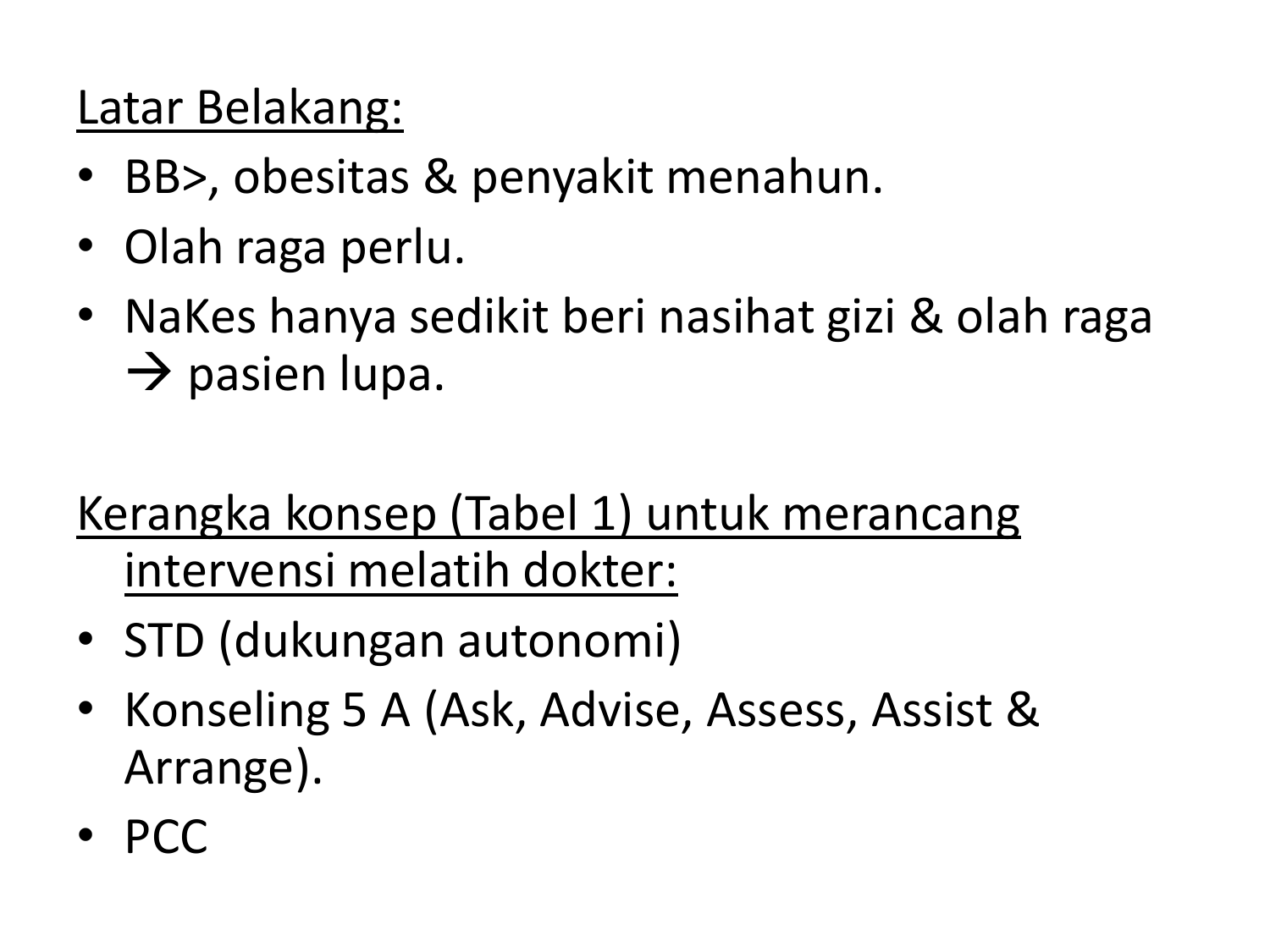**Preventable chronic diseases, risk factors and determinants**

| <b>Risk and Protective</b><br><b>Factors</b>                                                                                     | <b>Biological Risk</b><br><b>Factors/Markers</b>                                  | <b>Preventable Chronic</b><br>Diseases & Cond's                                           |
|----------------------------------------------------------------------------------------------------------------------------------|-----------------------------------------------------------------------------------|-------------------------------------------------------------------------------------------|
| <b>Behavioural Factors</b><br>• Diet<br>• Physical Activity<br>• Smoking<br>• Alcohol misuse                                     | • Obesity<br>• Hypertension<br>· Dyslipidemia<br>(disordered lipids,<br>including | • Ischaemic Heart D<br>• Stroke<br>• Type 2 Diabetes<br>• Renal Disease<br>• Chronic Lung |
| <b>Psychosocial Factors</b><br>• "Sense of control"<br>• Social support/social excl.<br>• Resilience and emotional<br>well-being | elevated<br>cholesterol)<br>• Impaired<br>Glucose Tolerance<br>• Proteinuria      | <b>Disease</b><br>• Certain Cancers<br>• Mental health<br>Problems/Depression             |
| <b>Early Life Factors</b><br>• Maternal Health<br>• Low birthweight<br>• Childhood infections<br>• Abuse and neglect             |                                                                                   |                                                                                           |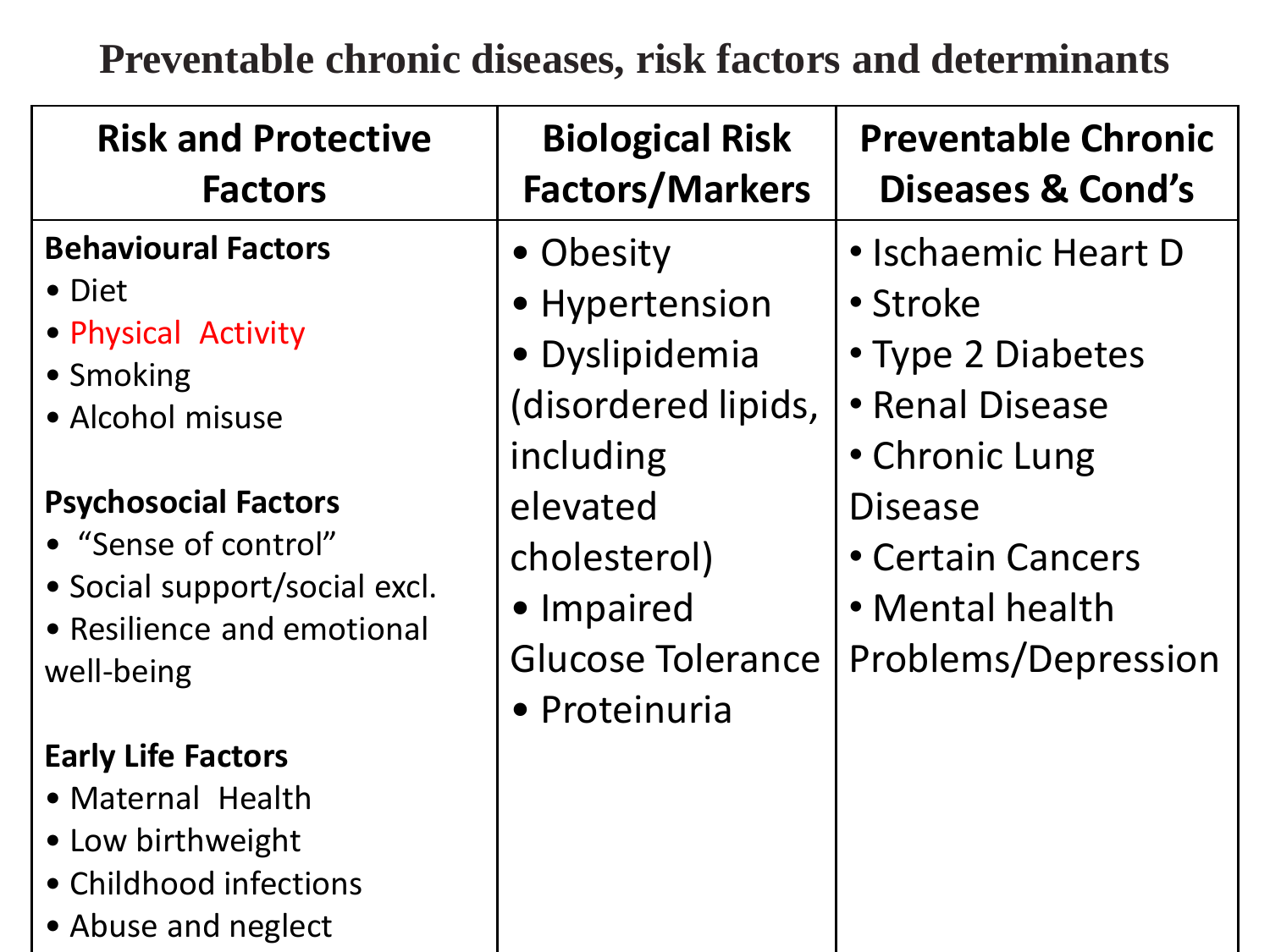#### **The burden of disease attributable to 10 major risk factors, Australia, 1996**

|                              | <b>Per cent of total DALYs</b> |                |              |  |  |
|------------------------------|--------------------------------|----------------|--------------|--|--|
|                              | <b>Males</b>                   | <b>Females</b> | <b>Total</b> |  |  |
| Tobacco                      | 12.1                           | 6.8            | 9.7          |  |  |
| <b>Physical inactivity</b>   | 6.0                            | 7.5            | 6.7          |  |  |
| High blood pressure          | 5.1                            | 5.8            | 5.4          |  |  |
| Alcohol harm                 | 6.6                            | 3.1            | 4.9          |  |  |
| Obesity                      | 4.3                            | 4.3            | 4.3          |  |  |
| Lack of fruit and vegetables | 3.0                            | 2.4            | 2.7          |  |  |
| High blood cholesterol       | 3.2                            | 1.9            | 2.6          |  |  |
| Illicit drugs                | 2.2                            | 1.3            | 1.8          |  |  |
| Occupation                   | 2.4                            | 1.0            | 1.7          |  |  |
| Unsafe sex                   | 1.1                            | 0.7            | 0.9          |  |  |

**Disability-adjusted life year** ( **DALY**) is a measure of overall disease burden, expressed as the number of years lost due to ill-health, disability or early death.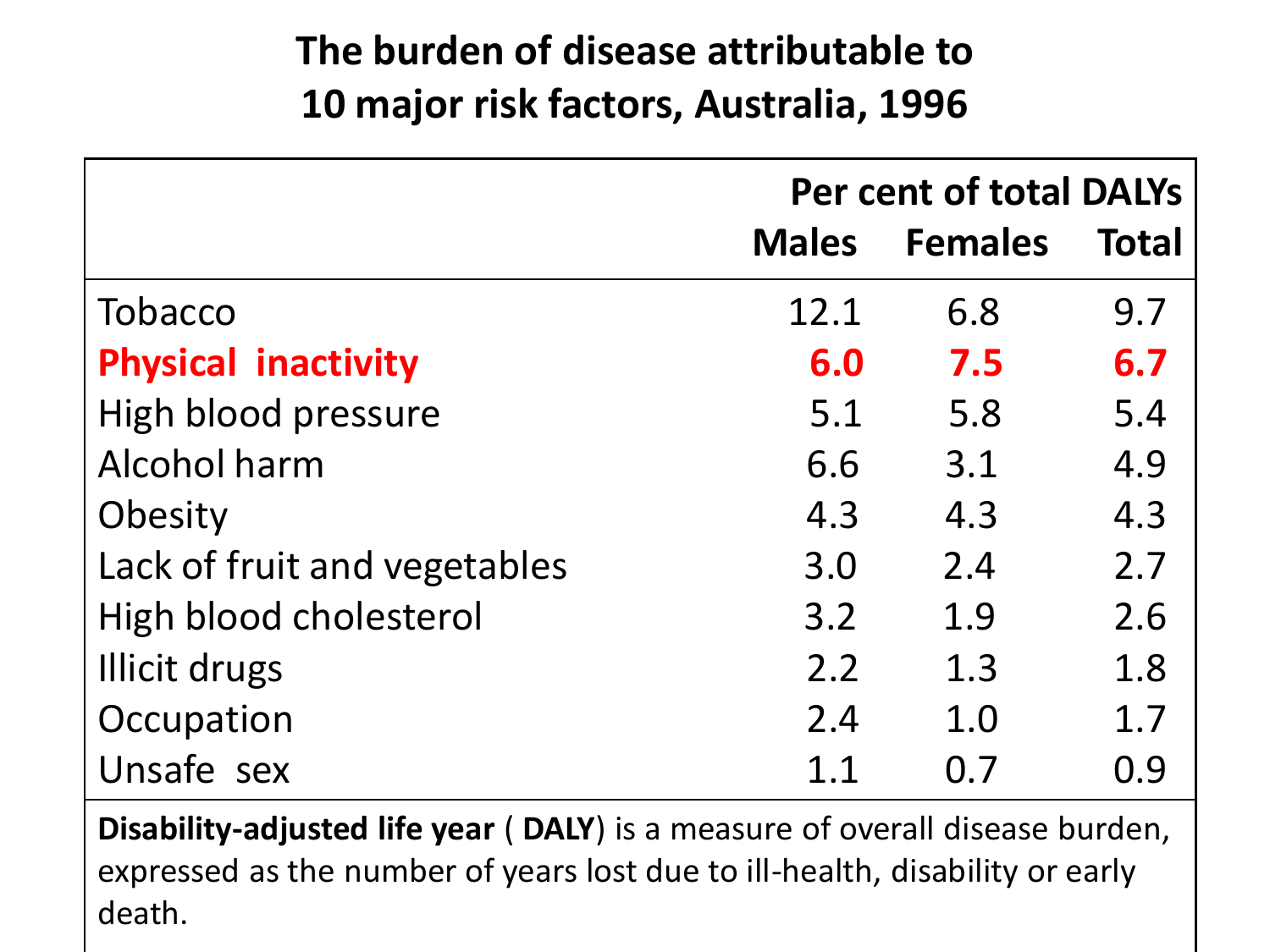## Hipotesis Penelitian

H1: intervensi meningkatkan penggunaan 5A oleh dokter.

H2: intervensi meningkatkan dukungan autonomi oleh dokter.

H3: intervensi meningkatkan kemampuan pasien menerapkan kegiatan fisik.

H4: Kemampuan pasien menerapkan kegiatan fisik berhubungan lebih erat dengan mengingat Assist & Arrange dibandingkan dengan mengingat Ask, Advise & Assess.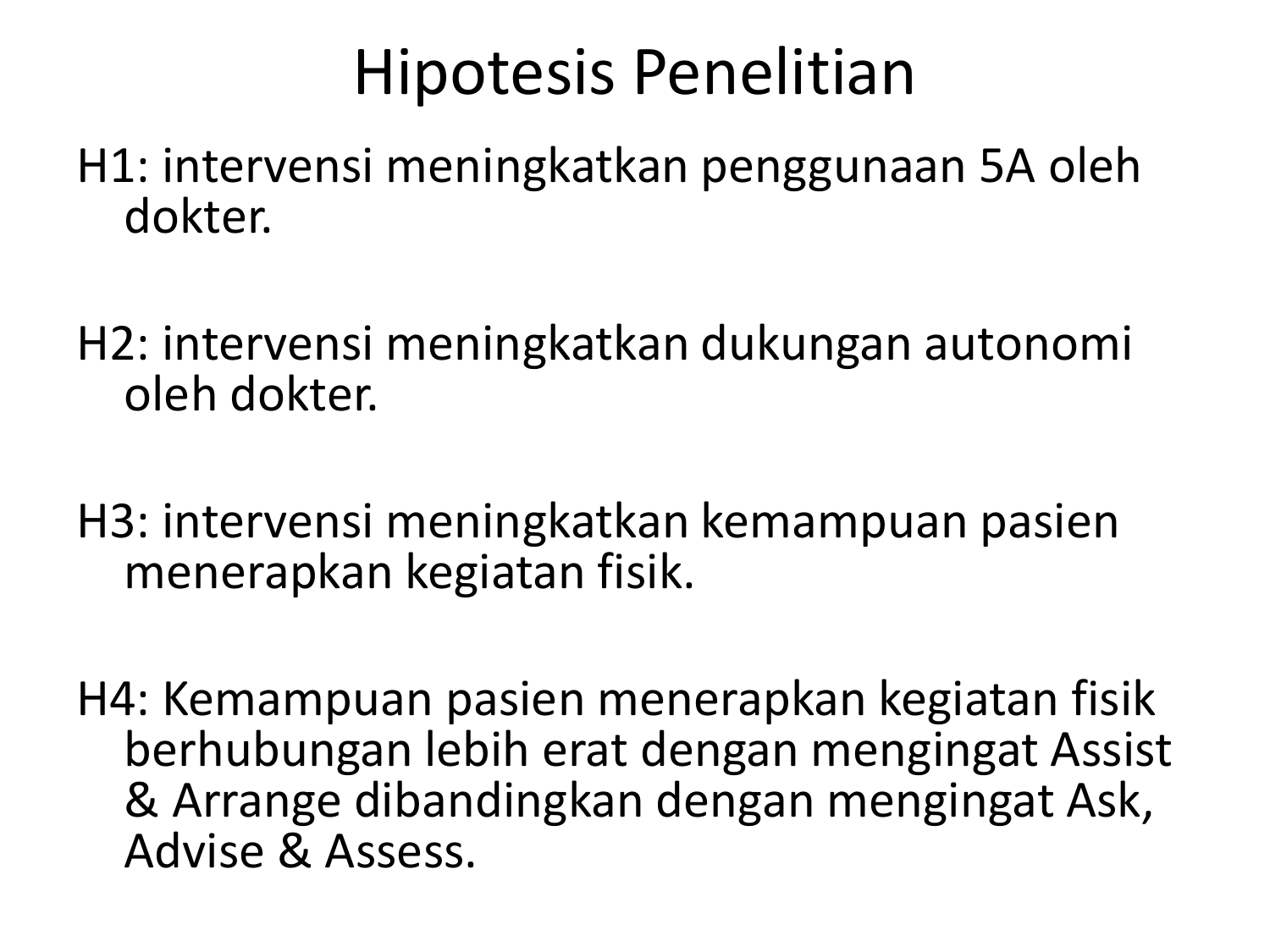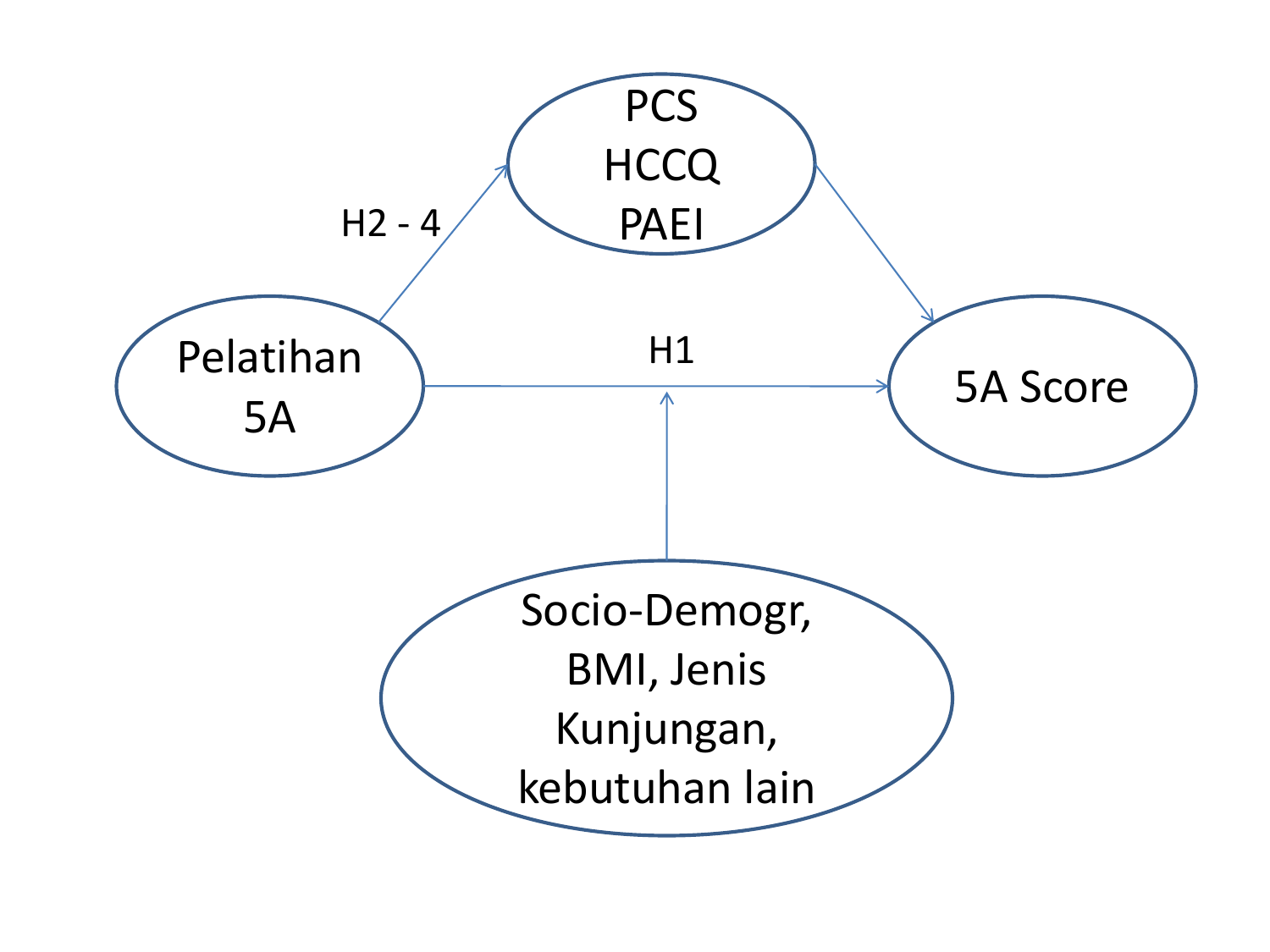# Keterbatasan

- Intervention fidelity
- Banyak kebutuhan lain dan tantangan penduduk miskin.
- Contamination effect, spill-over effect, Hawthorne effect
- Tidak dapat menggunakan kohort pasien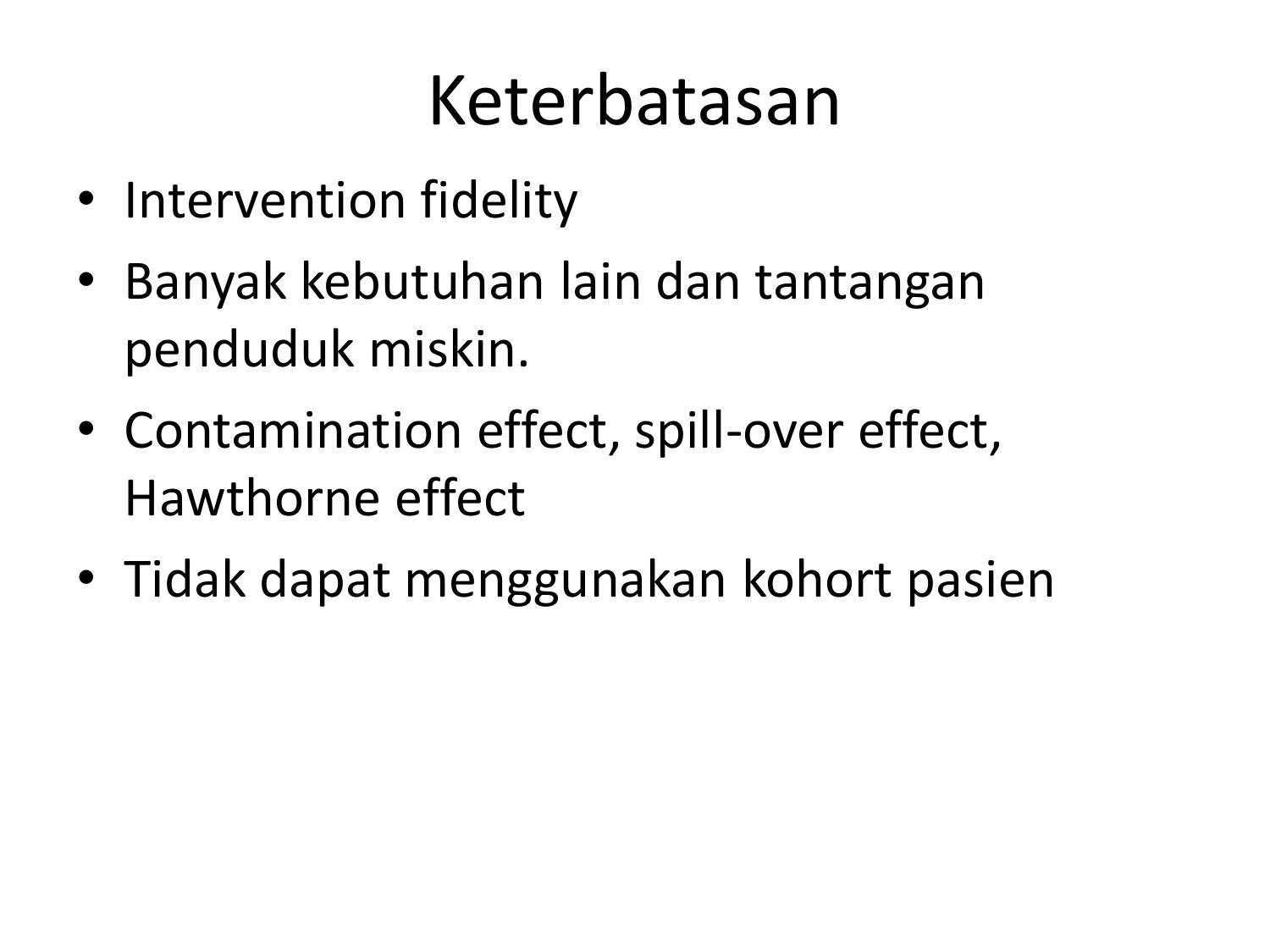## Pengukuran

- H1: Rekaman Audio.
- H2:Modified Health Care Climate Questionnaire (mHCCQ) - 6 item ( $\alpha$  = 0.92)
- H3: Perceived Competence Scale (PCS) 4 item  $(α = 0.90)$
- H4 Physical Activity Exit Interview (PAEI): 12 item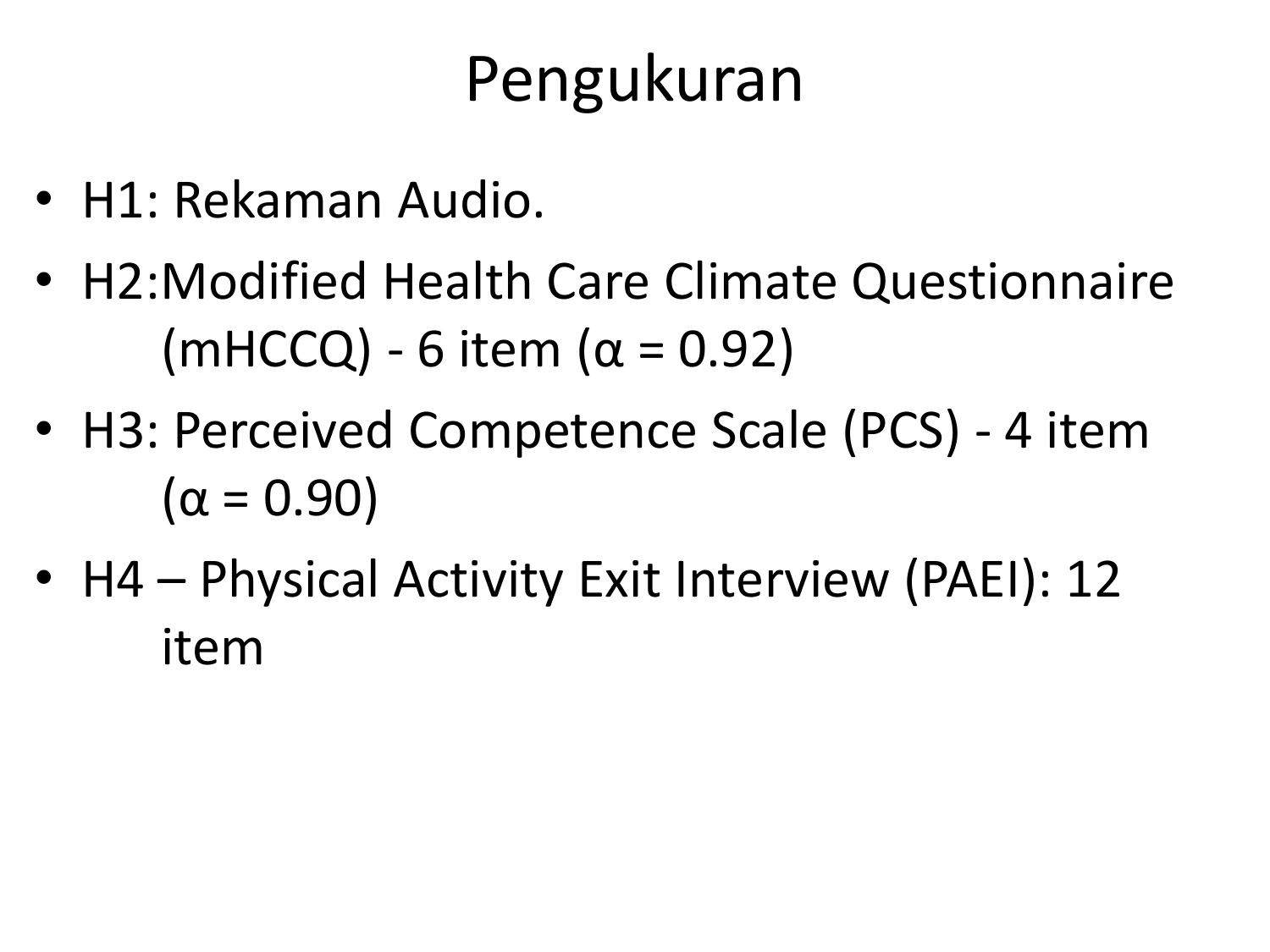## Rancangan Penelitian

- 13 NaKes (dokter, asisten dokter, perawat praktek) mendapat pelatihan menggunakan 5 A dan PCC untuk berkomunikasi efektif dengan pasien tentang kegiatan fisik.
- Ditempatkan secara acak menjadi 2 kelompok; Kelompok 2 (N=8) dilatih 6 bulan kemudian.
- Kriteria inklusi dokter & pasien  $\rightarrow$  Tabel 2
- Tempat praktek: 2 Puskesmas di daerah miskin dan heterogen.
- Penempatan acak tidak ditabir.
- NaKes & pasien dibayar.